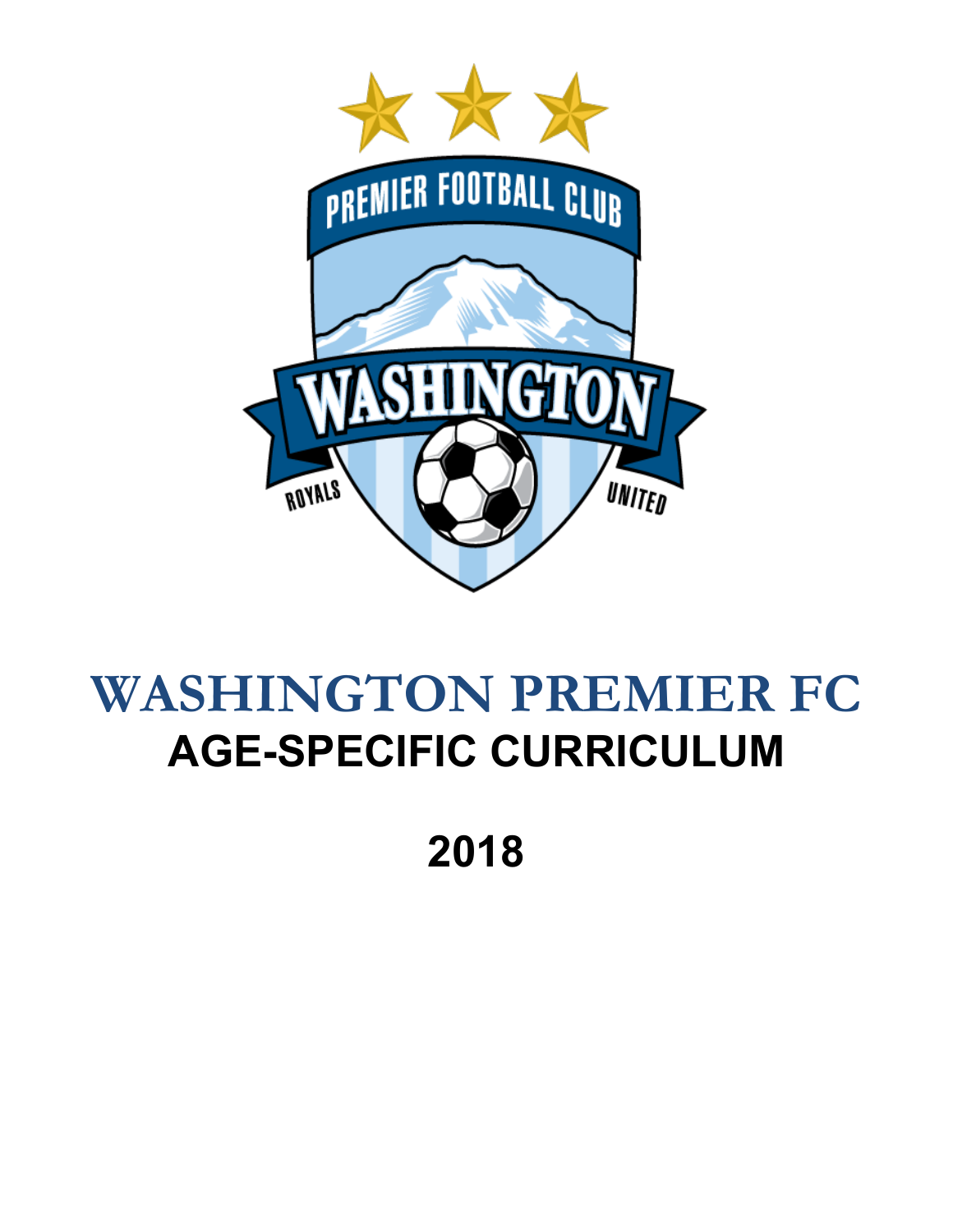

- Speed & Agility
- Dribbling, passing and trapping technique
- Skill moves (learning 1 weekly)
- 1v1, 2v1, 1v2 and 2v2 to small goals
- Introduce juggling
- Shooting with inside of foot
- Principles of Play (behind the ball, pressure, compact/expansion)

#### **U9-U10(Fundamentals)**

- Variation of Rondo's
- Possession (Decision & Discernment)
- Shooting, dribbling, passing and trapping techniques
- Small sided games (pressure, cover & balance)
- Principles of attack and defense (depth and width)
- 1v1, 2v2, 2v3, and 3v3s (combination play)
- Throw-ins
- Combination Skill Moves (learning 3 weekly)
- Juggling with feet
- Speed & Agility
- Balance and Coordination
- Intro/Understanding the Numbering System

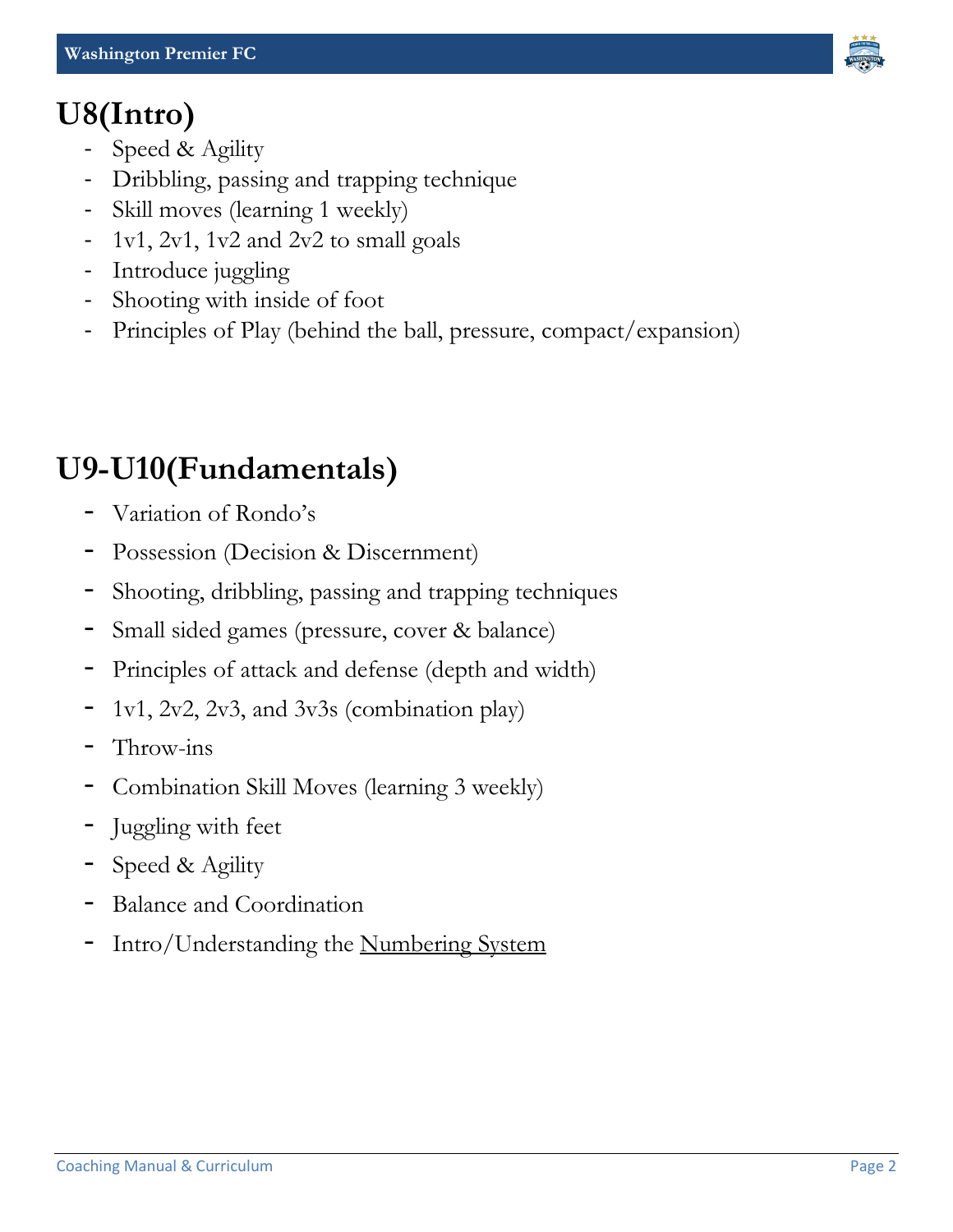# **U11-U12(Youth)**

- 4v4, 5v5, and 6v6 small sided games
- Wall passes, overlaps, and take-overs
- Combination play
- Combination skill moves (learning 3 weekly)
- Juggling using other parts of the body and both feet
- Defending techniques
- Pressure, cover, and balance
- Shape and space utilization
- Possession with purpose
- Directional play
- Develop a competitive mentality
- In-depth understanding of Numbering System in positional roles

# **U13-U14(Advancement)**

- Functional game activities (defensive and attacking)
- Developing a style and system/formation of play
- Encourages speed of play
- Possession with purpose and direction
- Good technical qualities
- Passing and striking over distance
- Movement off the ball
- Closing down space
- Develop a competing mentality
- Mentality of shooting on goal in and around goal
- Defending Principles

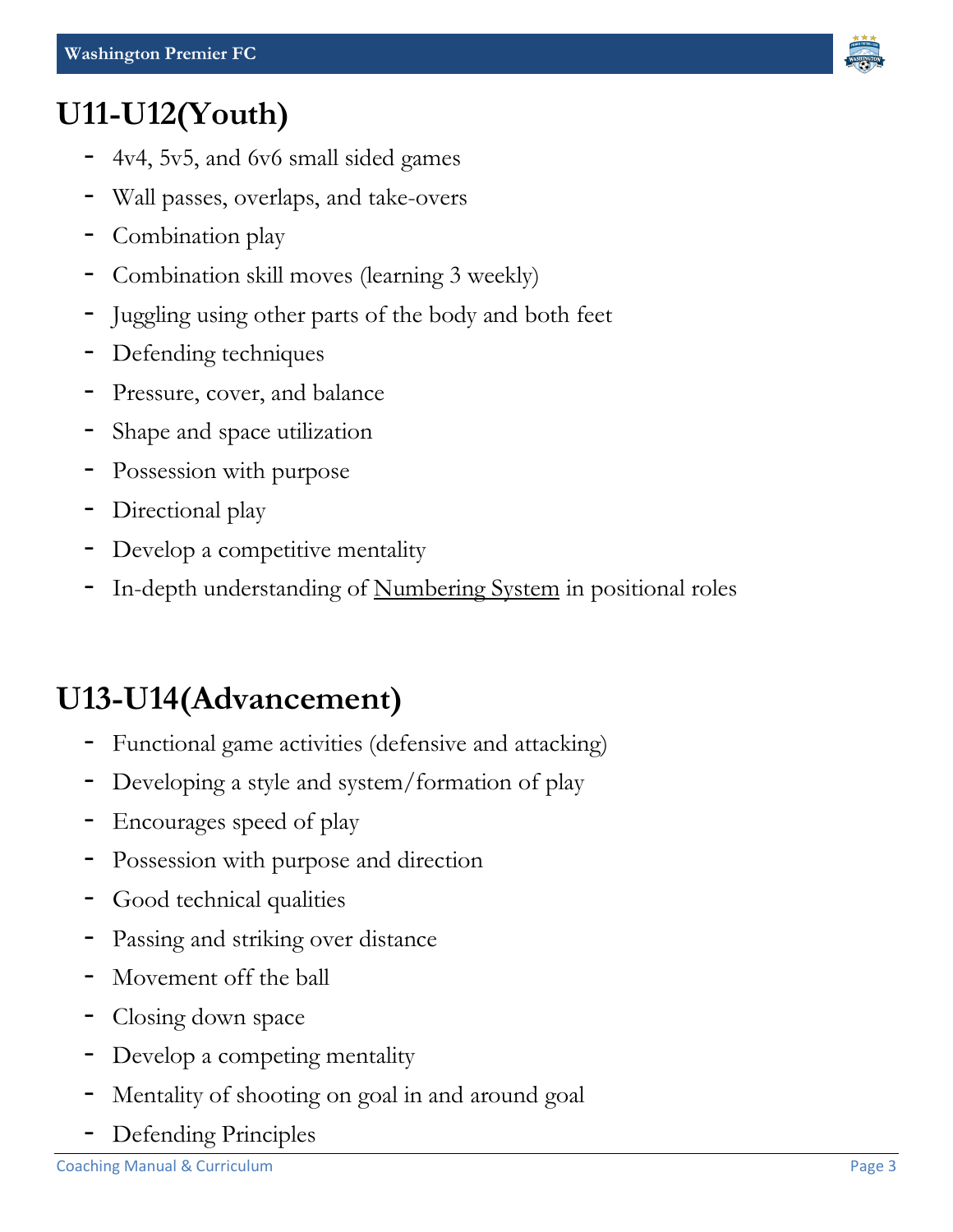

## **U15-U19(College)**

- Technically and tactically sound
- College preparation
- Physically fit & conditioned
- Adaptability of Team Shape & Style
- Aggressive mentality in final  $3<sup>rd</sup>$  to shoot and cross
- Recognizing numerical superiority
- Speed of play
- Committed Completely
- Develop a compete to WIN mentality
- Discernment (when and why) safety vs risk
- Personal Ownership of Performance
- Nutrition and Wellness
- Life style of time management (personal ownership)
- Set pieces (advantageous/disadvantageous)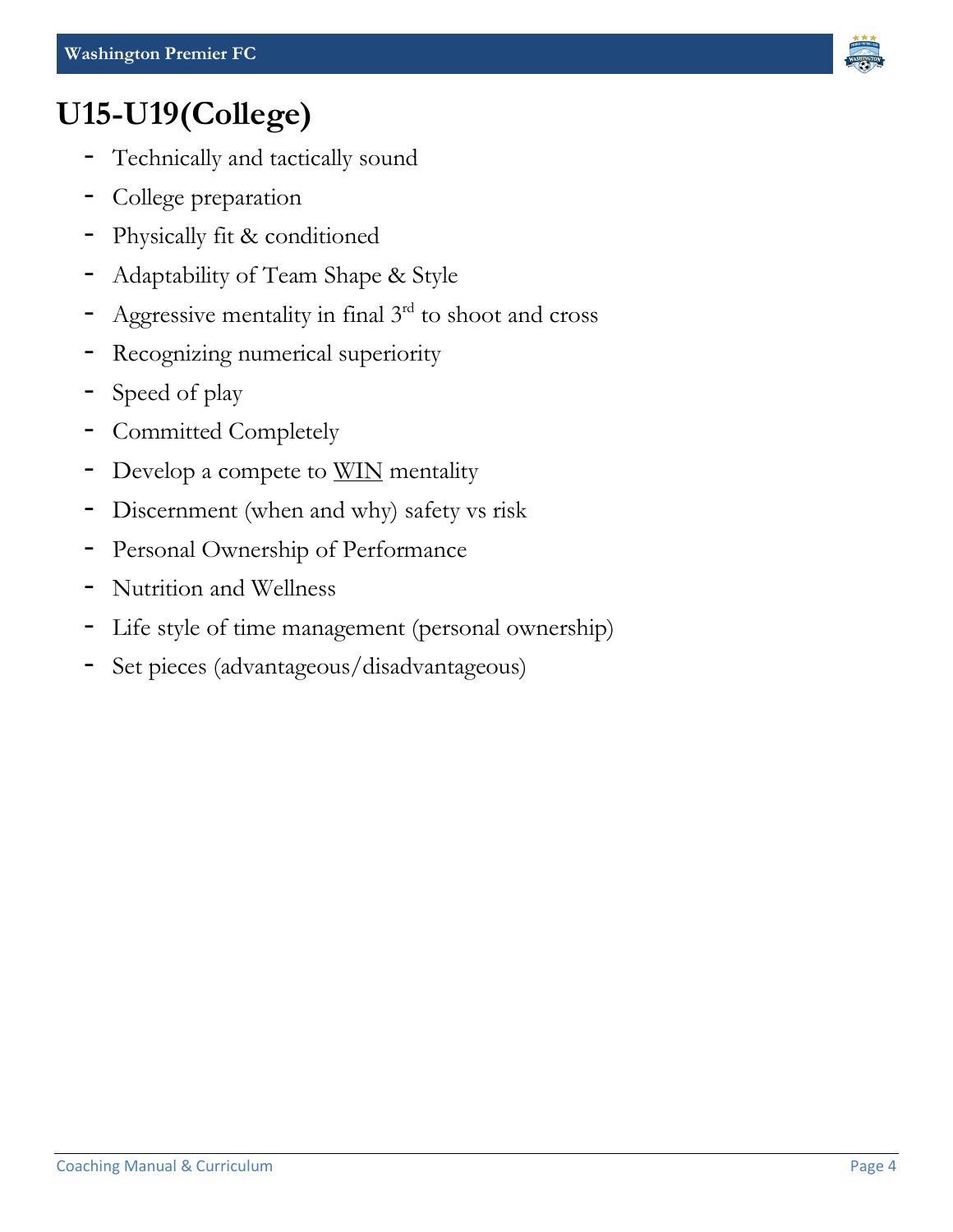

# **CURRICULUM OVERVIEW**

The Club is committed to developing the tools that are essential for a player to reach their highest level as a soccer player. With the technical, tactical, physical, and psychological aspects being paramount for player development our curriculum is designed to be the foundation of the club's pathway to educating each player.

#### **U8-U10:**

Our curriculum is designed to develop a technical foundation from the ages of **U8** to **U10** which includes ball mastery, coordination, body and ball control and good technical skills. Players will be taught angle recognition, skill moves, juggling and 1v1 domination within simple training exercises. We want to build a foundation that will provide WPFC with the most technically advanced players in each age group. Along with a core foundation, we develop basic and required techniques needed to begin playing competitive soccer such as; ball control, passing, dribbling, shooting and receiving. General concepts are established and the rules of the game are taught to assure proper development. The main objective at this age is to allow our player to have a positive experience, develop a love for the game, understand how to play with teammates, and by the end of their season establish a good technical foundation. Players will learn specific skill moves every week and will learn from a weekly clubwide training program that will assist in developing a good first touch, passing and shooting with both feet and incorporating speed & agility. We have a defined set of concepts for each player to understand in order to progress within the program.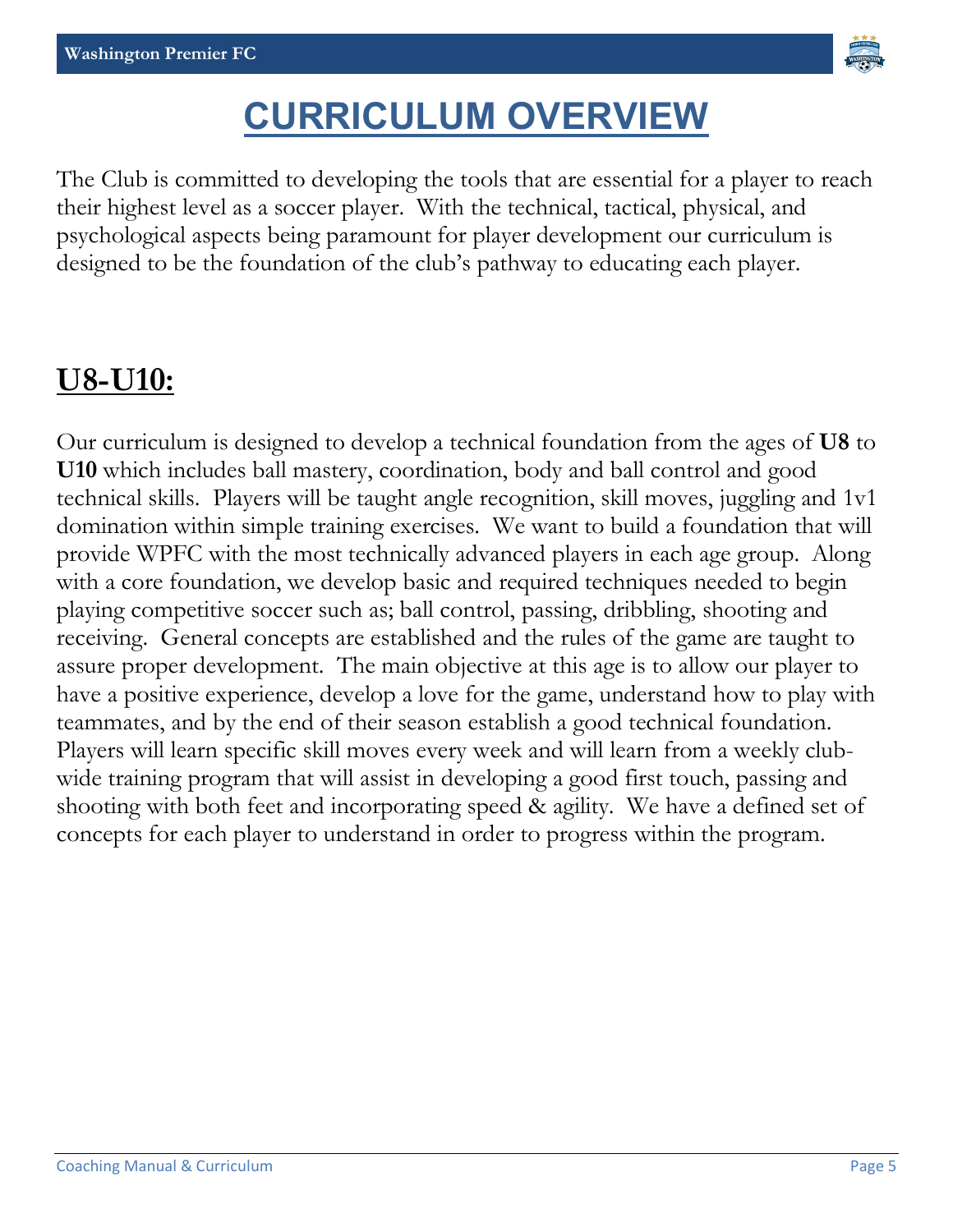

#### **U11-U12:**

The **U11** age group expands into more possession, with a focus on spacing and proper positioning of the body when receiving a pass or shooting. Repetition on many of the same topics but adding tiered levels to challenge each player during the training and development process. It is important that players are put into situations where they have to perform skill moves, make decisions and display those same practical technical abilities in game scenarios. As players begin to progress and master the core technical foundation we want to advance their training and provide them with more challenging training situations. This age group begins to have more team concepts introduced and teams learning how to attack out of the back and switch the ball from side to side to advance up the field. In these age groups the number of players on the field will change and the field size will increase. Understanding the numbering system positional from goalkeeper to striker is important knowledge for every player. At this age group there will be inconsistencies with match performances, this is normal for these teams to have highs and lows in matches over the course of the season. At **U12**, our attention focuses on players' positions where basic tactics are introduced and we begin getting the players to think about the game from that standpoint. It is important to understand a dynamic team shape when in transition, from being compact when defending to expansion when in possession. Players should be introduced to a few different positions but still understand all of them. The **BALL** becomes the main focal point and will be used from the very beginning of every training session. The emphasis at this age will be placed on the core principles of play and the roles of players when attacking and defending. Through the use of game-like activities which allows for trial and error will expose players to the four components of the game; technical, tactical, physical and the psychosocial aspects. The training activities involve simple to complex games, using body awareness activities for both warm-up and cool down. Finally, players will learn to compete to win by doing the little things right all the time and learning that good shape is vital to the success of the team.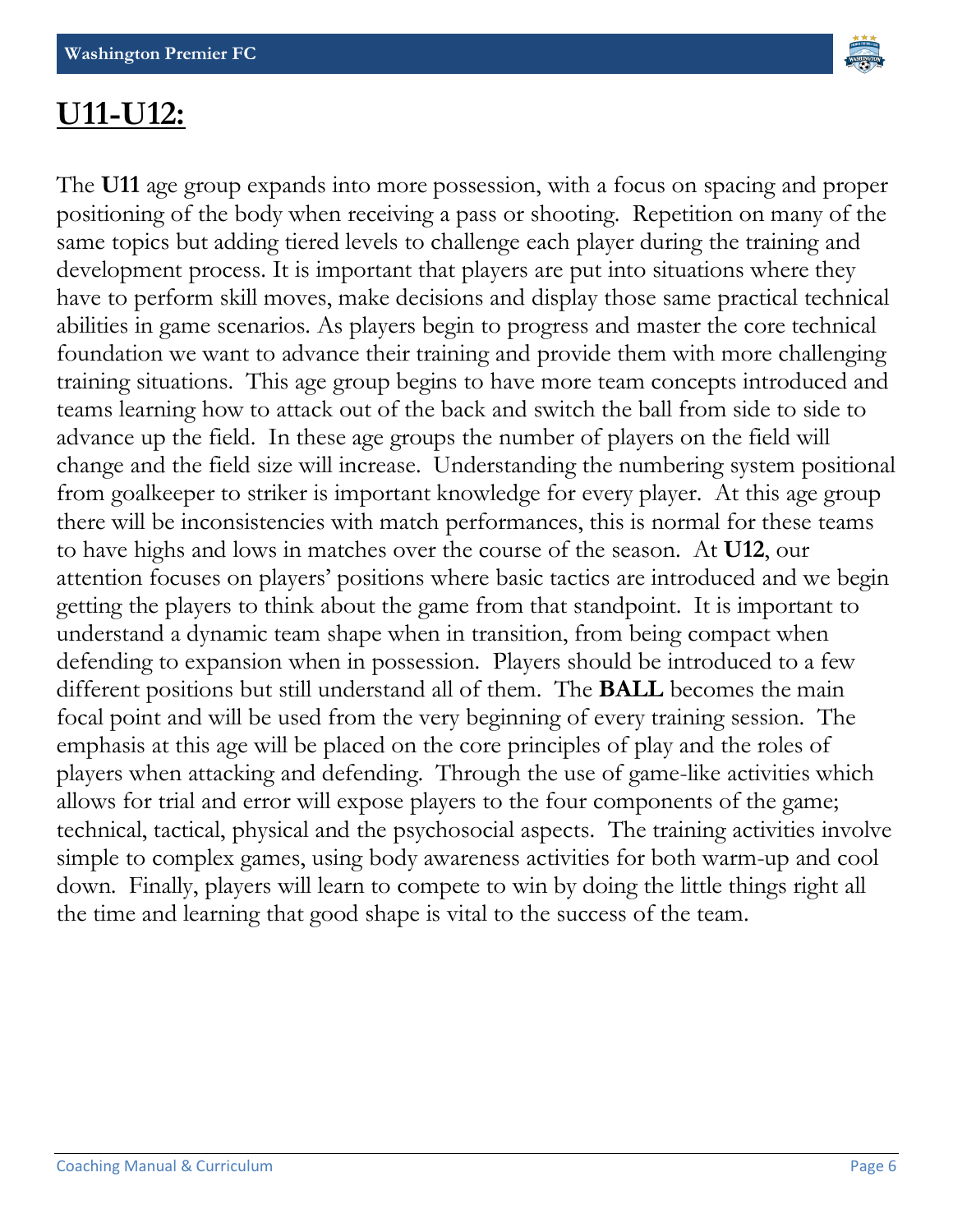

#### **U13-U14:**

By this age we want our players to have advanced technically and teams to develop a consistent style of play, forming a more possession-oriented game attacking out of the back, displaying creativity on and off the ball while moving quickly into the attacking half of the opposition. Teams will work to play with maturity and patience by making good decisions, learning when to take a risk and when to be safe and maintain possession. Often times we will play backwards passes to create space and be content to keep the ball and select the appropriate time to go forward with purpose. To develop this method, it takes many hours of possession training with variations and stipulations. When players don't have a strong foundation of technical skills the process of being a good possession-oriented team can take longer. As the players and the teams progress into this style of soccer we will add more combinations and movement off the ball exercises to illustrate how to create space and scoring opportunities. In addition, team formations may vary with each team as coaches will evaluate the team's personnel and play according to their strengths. Major components are focusing on speed of play, one and two touch soccer and making quicker decisions when 1v1. Through this period, we maintain technical sharpness as players progress through this program: we must never forget the fundamentals of passing, dribbling, receiving, shooting, and heading as a core foundation for success. The ability of our players to strike a ball for distance, turning with the ball, and using and judging space become big factors in this part of the program. Our main objective is to advance teams forward in this stage with an emphasis on getting players opportunity to play against top competition. We want all our teams seasoned and conditioned to compete against the best in the state, region and nation. As teams progress into the College Program they need to be well prepared and equipped for a more physical level of play. In addition, we want to make sure players and teams develop an understanding of the role they play in one or various positions, which they will dedicate the majority of their time and effort over the next 3 to 4 years.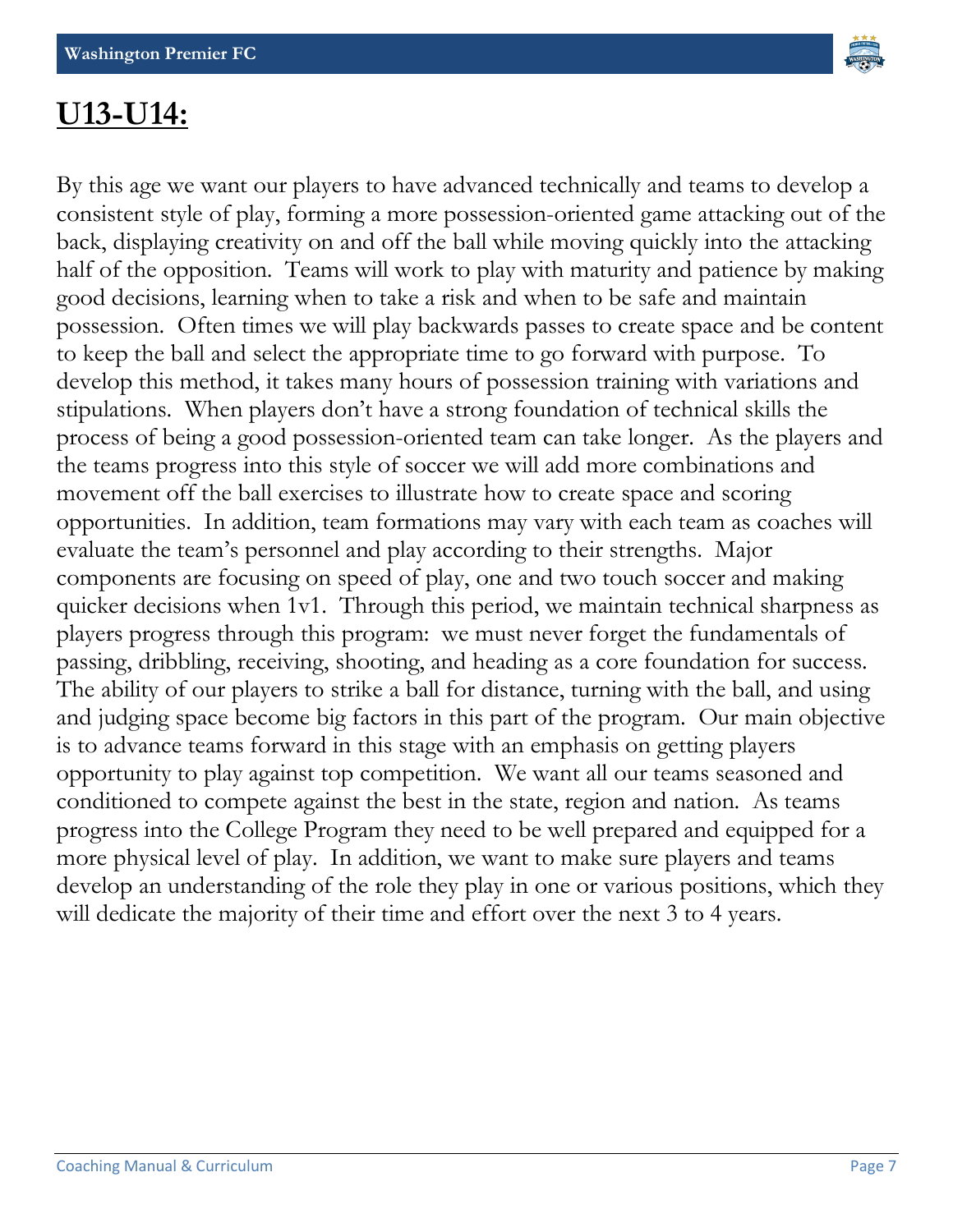

#### **U15-U19:**

At this age, players should be technically and tactically sound and capable of performing complex skills without thought. This is a college readiness program where each player should be able to manipulate the ball with skill moves, dribbling with the ball at speed, 1 and 2 touch passing, being able to use the right and left foot over distance, heading and recognizing number up situations on the field. Players now have developed an understanding and have taken ownership of the team's system of play. The focus centers on team ball movement, player movement, team shape and having discernment of knowing when to go forward and when to maintain possession. At this age each player needs conditioning with and without the ball in order to maintain a competitive edge. The majority of training sessions are centered on game situations and tactical concepts. The training sessions must be competitive to stimulate game situations. The preparation on the field and the club curriculum training programmed for every team, prepares and places players into high level opportunities. The program is also dedicated to assisting players to be showcased on a platform and be recognized by college coaches from around the country. Players must take complete ownership of their development and be committed to excelling. With the progression from the fundamental development stages to the College readiness program, each player and team will have the opportunity to completely mature and reach his and her maximum potential.